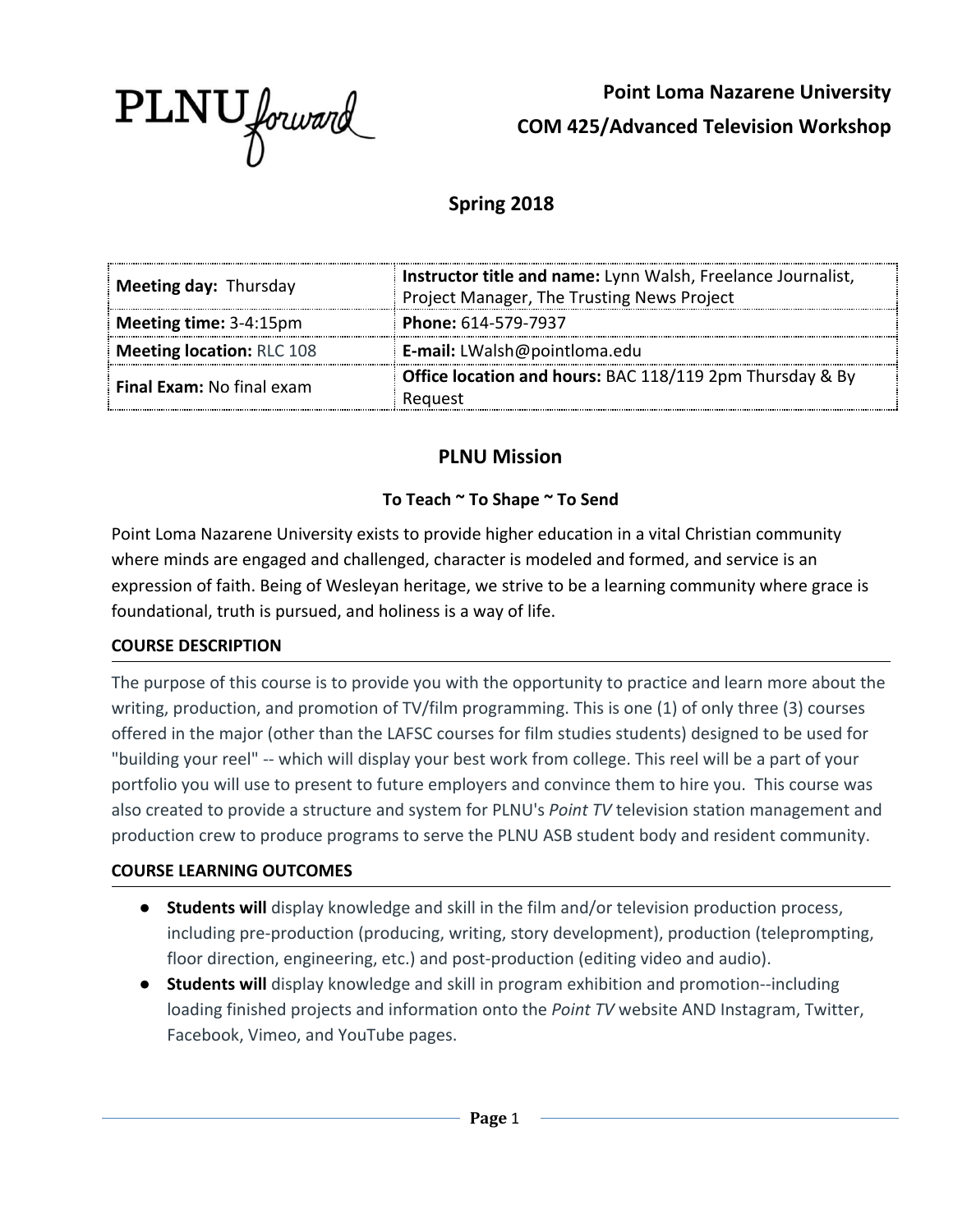- **● Students will** create ethical, accurate and fair content using TV production tools by completing assignments and participating in class.
- **Students will** apply appropriate ethical and legal standards in all assignments by abiding by and learning ethical and legal requirements and suggestions.
- **Students will** think and speak freely in class, while respecting the opinions and thoughts of other students, the professor and any class visitors by listening and participating in class.
- **Students will** think critically by participating in class and asking questions whenever needed.

#### **COURSE SCHEDULE AND ASSIGNMENTS**

| <b>DATE</b><br><b>PRESENTED</b> | <b>CLASS CONTENT OR ASSIGNMENT</b>   | <b>ASSIGNMENT</b><br><b>DUE DATE</b> |
|---------------------------------|--------------------------------------|--------------------------------------|
| 1/11/2018                       | <b>Screening Critique Assignment</b> | 1/18/2018                            |

#### **REQUIRED TEXTS AND RECOMMENDED STUDY RESOURCES**

You will be provided links to articles, case studies and other news organizations publications by the instructor. No textbooks are required, but writing will be based off the AP Stylebook.

#### **ASSESSMENT AND GRADING**

Grades will be based on the completion of assignments, total number of hours completed and attendance.

| Penalties for class absences:                               | Course Grades will be given based on the total                                        |
|-------------------------------------------------------------|---------------------------------------------------------------------------------------|
| One (1) absence will incur a .5 reduction in your           | number of hours completed and will be reflected                                       |
| course grade (giving you an A- if you earned an             | using the following scale:                                                            |
| Abut had one absence)                                       | $60+$ hours = A                                                                       |
| Two (2) absences will incur a full-grade point<br>reduction | $50-59$ hours = B<br>$40-49$ hours = C<br>$\bullet$<br>$30-39$ hours = D<br>$\bullet$ |
| Three (3) absences--that's 20% of course                    | Students who submit timesheets that have less                                         |
| attendance for the semester and grounds for                 | than 40 total hours for the semester will incur an                                    |
| being kicked out of the course                              | "F" grade in the course.                                                              |
| All grades are final and will not be changed.               | There are no "I" grades issued in this course.                                        |

### **INCOMPLETES AND LATE ASSIGNMENTS**

All assignments are to be submitted/turned in by the beginning of the class session when they are due—including assignments posted in Canvas. Incompletes will only happen in unusual circumstances.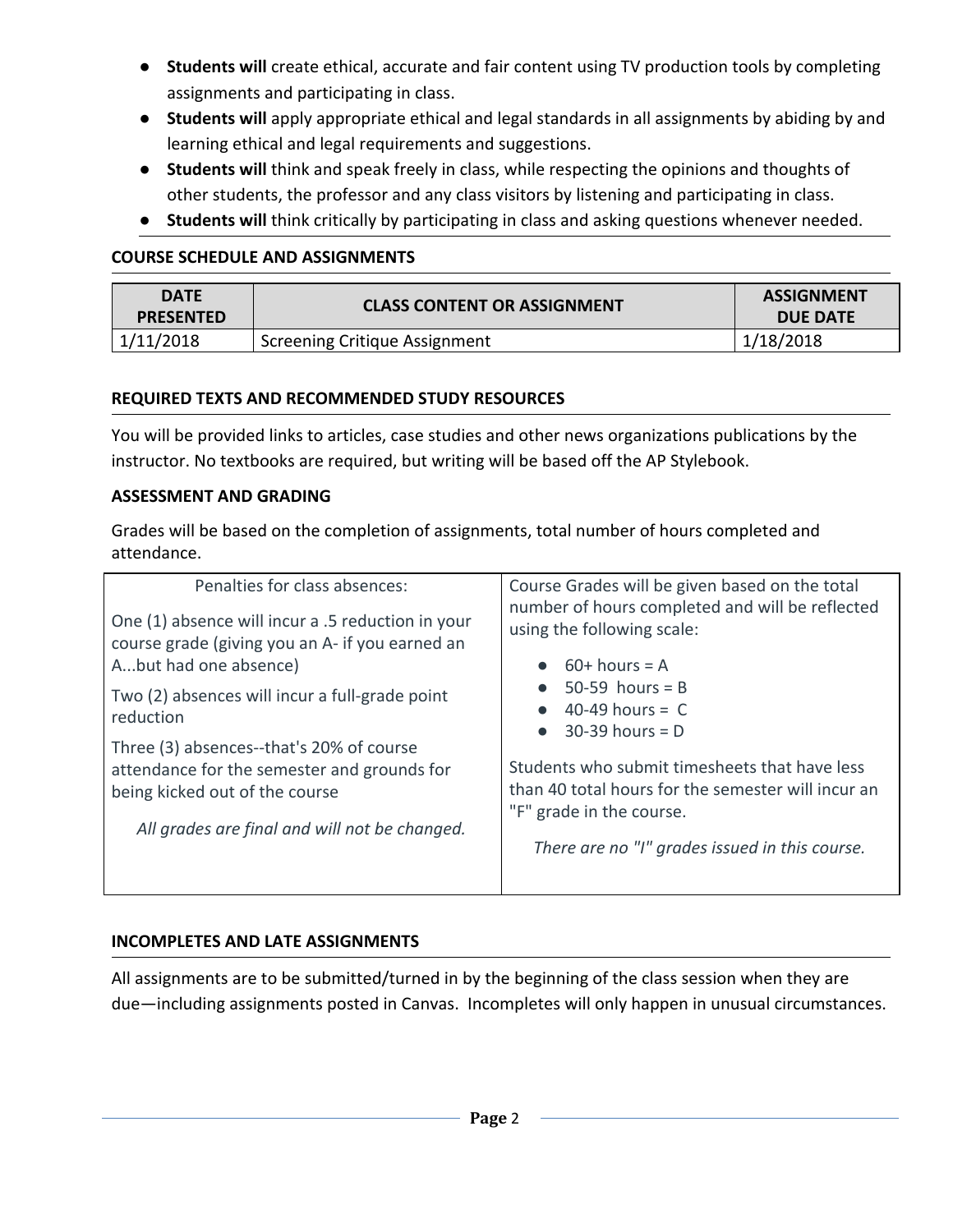There will not be a written final exam. Your participation in shows, video and editing assignments throughout the semester will make up your grade.

### **PLNU COPYRIGHT POLICY**

Point Loma Nazarene University, as a non-profit educational institution, is entitled by law to use materials protected by the US Copyright Act for classroom education. Any use of those materials outside class may violate the law.

## **PLNU ACADEMIC HONESTY POLICY**

Students should demonstrate academic honesty by doing original work and by giving appropriate credit to the ideas of others. Academic dishonesty is the act of presenting information, ideas, and/or concepts as one's own when in reality they are the results of another person's creativity and effort. A faculty member who believes a situation involving academic dishonesty has been detected may assign a failing grade for that assignment or examination, or, depending on the seriousness of the offense, for the course. Faculty should follow and students may appeal using the procedure in the university Catalog. See [Academic Policies](http://catalog.pointloma.edu/content.php?catoid=18&navoid=1278) for definitions of kinds of academic dishonesty and for further information.

## **PLNU ACADEMIC ACCOMMODATIONS POLICY**

If you have a diagnosed disability, please contact PLNU's Disability Resource Center (DRC) within the first two weeks of class to demonstrate need and to register for accommodation by phone at 619-849-2486 or e-mail [DRC@pointloma.edu](mailto:DRC@pointloma.edu). See [Disability Resource Center](http://www.pointloma.edu/experience/offices/administrative-offices/academic-advising-office/disability-resource-center) for more information.

# **PLNU ATTENDANCE AND PARTICIPATION POLICY**

Regular and punctual attendance at all classes is considered essential to optimum academic achievement. If the student is absent from more than 10 percent of class meetings, the faculty member can file a written report which may result in de-enrollment. If the absences exceed 20 percent, the student may be de-enrolled without notice until the university drop date or, after that date, receive the appropriate grade for their work and participation. See [Academic Policies](http://catalog.pointloma.edu/content.php?catoid=18&navoid=1278)**.**

# **Education Records (FERPA) and Directory Information**

The Family Educational Rights and Privacy Act (FERPA) of 1974 as amended affords students certain rights with respect to their education records. These include: 1) the right to inspect and review the student's education records within 45 days of the day the university receives a request for access, 2) the right to request the amendment of the student's education records that the student believes are inaccurate or misleading, 3) the right to consent to disclosures of personally identifiable information contained in the student's education records, and 4) the right to file a complaint with the U.S.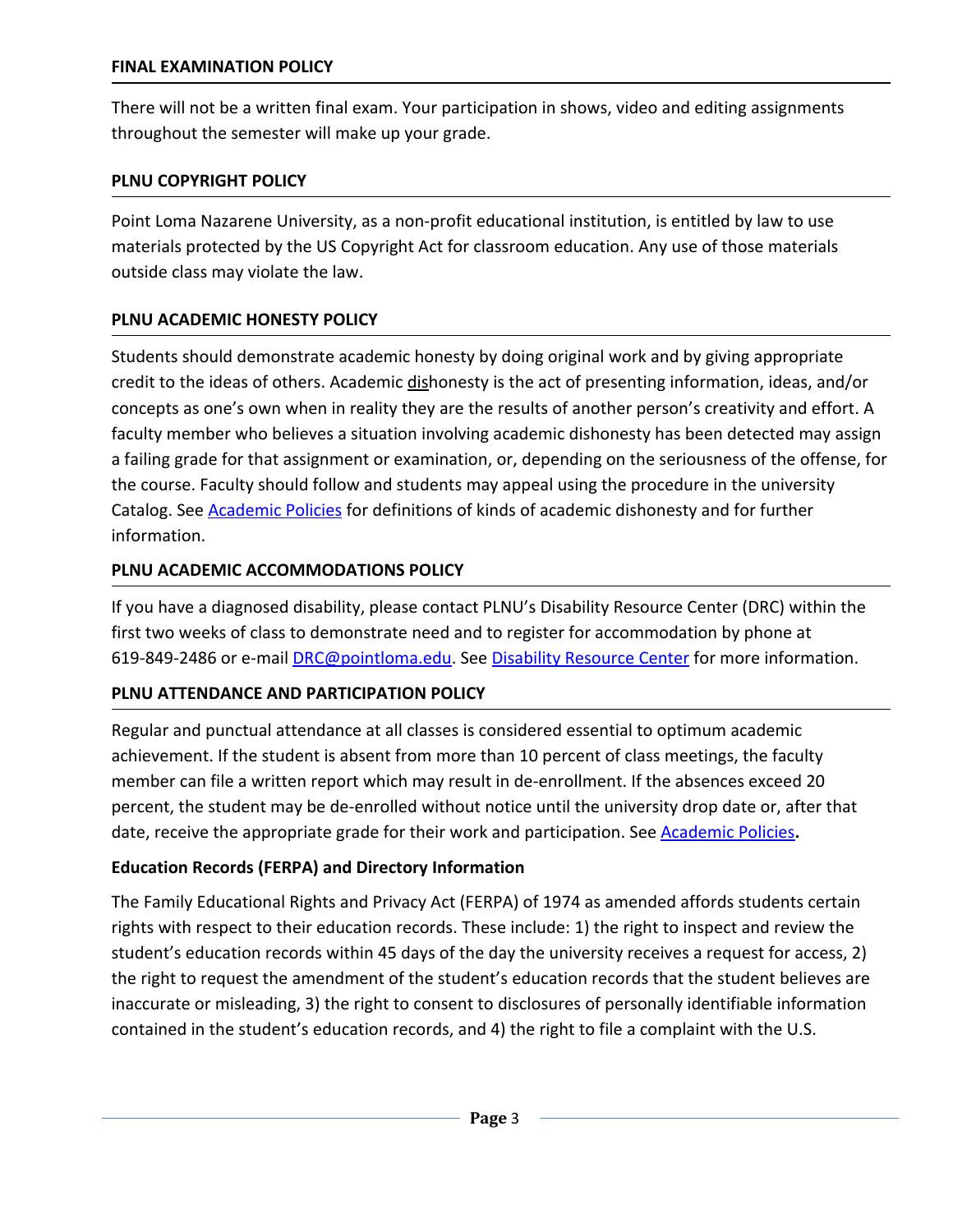Department of Education concerning alleged failures by Point Loma to comply with the requirements of FERPA. For more information visit the **Academic and General Policies page** on the PLNU website.

*NOTE: This syllabus is subject to change at the discretion of the instructor and does not constitute a contractual agreement between the student and the instructor.*